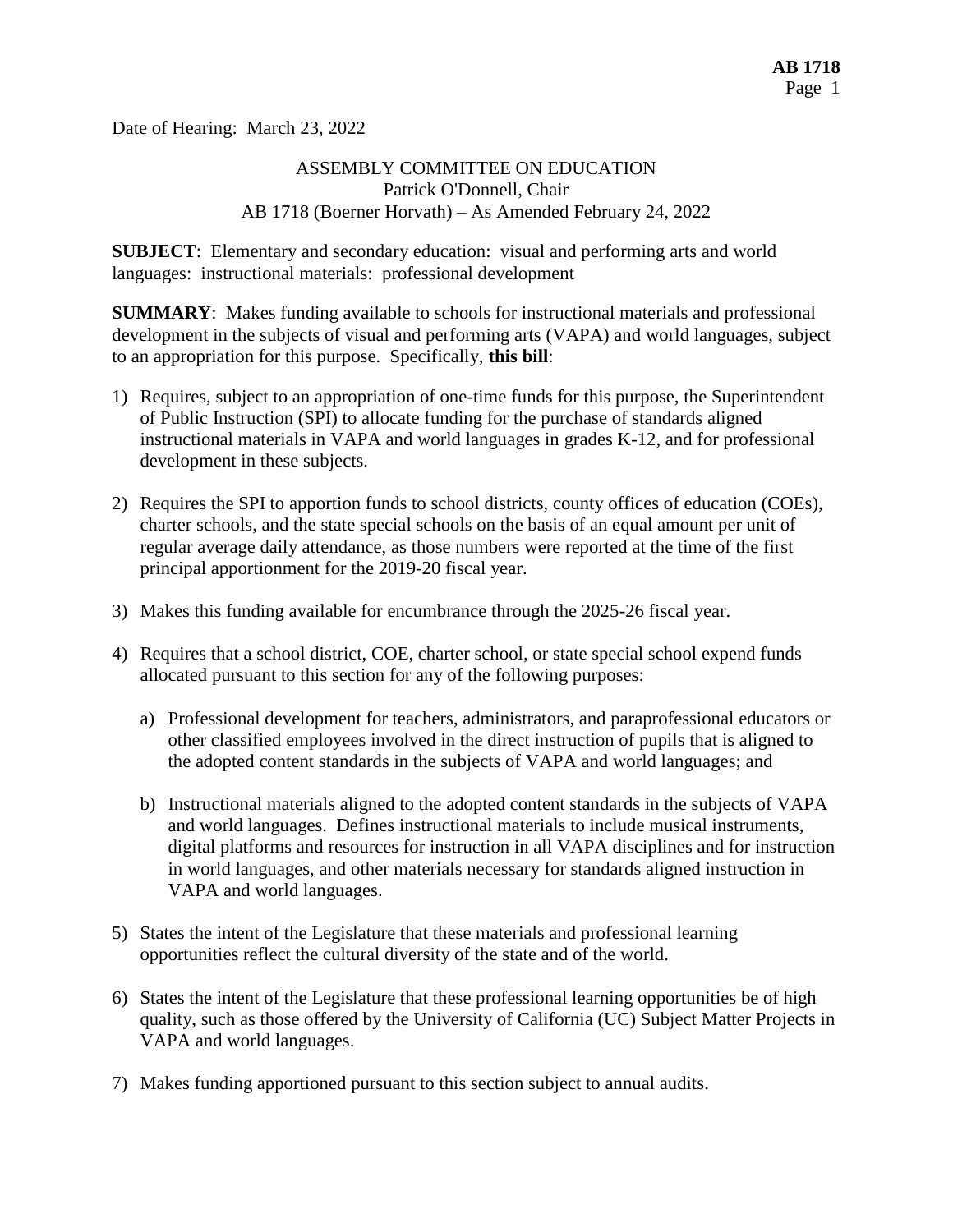8) Makes findings and declarations regarding the importance of instruction in VAPA and world languages instruction, and regarding past allocations of funding for instructional materials and professional development after the adoption of revised content standards.

#### **EXISTING LAW**:

- 1) Requires that students complete a one year course in either VAPA or world languages in order to receive a diploma of graduation from high school.
- 2) Establishes, through policy of the UC and the California State University (CSU), A-G requirements for admission to the UC and CSU, which include one year of VAPA.
- 3) Authorizes the SPI, in consultation with the Instructional Quality Commission (IQC), to recommend to the State Board of Education (SBE) revisions to the VAPA standards and requires the SBE to adopt, reject, or modify any revisions by January 31, 2019.
- 4) Requires the SPI, in consultation with the IQC to recommend to the SBE revisions to the content standards in world languages, and authorizes the SBE to adopt, reject, or modify the revised standards by January 31, 2019.
- 5) Establishes the State Seal of Biliteracy, a high school diploma seal that certifies attainment of a high level of proficiency by a graduating high school student in one or more languages, in addition to English.

#### **FISCAL EFFECT**: Unknown

# **COMMENTS**:

*Need for the bill.* According to the author: "Schools need to expand arts education to more students now more than ever. Unfortunately, arts education is often among the first programs to experience the impact of reduced budgets. California is significantly behind other states in the percentages of students enrolled in arts programs - 40 percent compared to 60 percent in Arizona, 76 percent in New York, and 84 percent in Ohio. We can do better. AB 1718 seeks to provide K-12 schools with the funding necessary to implement new visual and performing arts and world languages approved standards. Funding for instructional materials and professional development in K-12 schools will ensure all students have access to quality arts education."

*Visual and Performing Arts and World Languages curriculum recently revised.* Revised content standards in VAPA and world languages were adopted by the SBE in 2019, revised curriculum frameworks in both subjects were adopted in 2020, and instructional materials for kindergarten through grade 8 in both subjects were adopted in 2021.

*Funding provided for instructional materials and professional development after past curriculum revisions.* After previous adoptions of revised content standards in mathematics, English language arts, and science, the state appropriated funding to assist local educational agencies in the purchase of standards-aligned instructional materials and for associated professional development. These investments supported local adoption of new content standards in those areas by making instructional materials available for students and training on the new standards available to teachers and other school staff.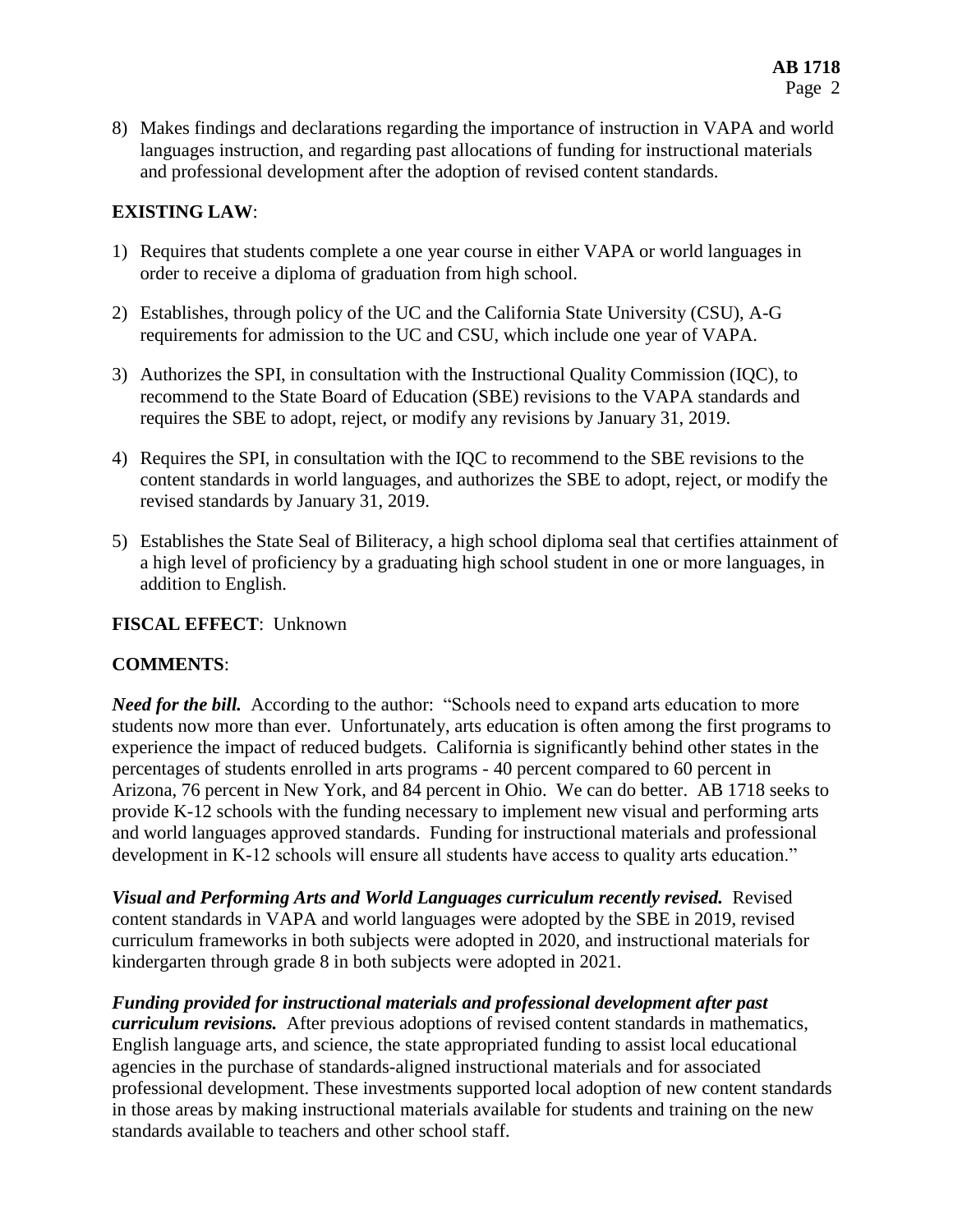In 2010 California adopted the Common Core State Standards for English language arts and mathematics. The 2013-14 state budget included \$1.25 billion in funding for implementing the new standards which was distributed to school districts, COEs, and charter schools based on their average daily attendance. The appropriation could be expended in three areas associated with Common Core implementation: information technology, staff development, and instructional materials. According to the Legislative Analyst's Office, LEAs spent 45% of the funding on information technology, 29% on staff development, and 26% on instructional materials.

*Value of instruction in VAPA and world languages***.** The subjects of VAPA and world languages are included in the state's graduation requirements and in eligibility standards for admission to the UC and the CSU, and are important elements of college and career readiness. Skills in these subjects are also widely recognized as valuable in employment.

According to a 2019 review of arts education research published by the Education Commission of the States (ECS), arts education confers the following benefits to students:

- Music education equips students with foundational skills to learn, bolsters student engagement and achievement in other academic subjects, develops the abilities essential for lifelong success.
- Theatre education promotes identity development and growth, builds empathy and relationships among peers, empowers participants to transform their understanding of their place in the world.
- Visual arts cultivates skills for learning, boosts students' academic achievement, and enhances the educational experience of traditionally underserved students.
- Dance promotes early development of language, literacy, and social and motor skills, supports positive academic and personal growth, which can build a sense of identity and personal agency, builds relationships and connections to community and cultural heritage

According to ACTFL, an association of language educators and administrators, world languages instruction has been shown to improve a student's cognitive function, including:

- Enhanced problem solving skills
- Improved verbal and spatial abilities
- Improved memory function (long and short-term)
- Enhanced creative thinking capacity
- Better memory
- More flexible and creative thinking
- Improved attitude toward the target language and culture

These cognitive benefits of language learning have been shown to enhance student performance producing:

- Higher standardized test scores
- Higher reading achievement
- Expanded student vocabulary in native language
- Higher academic performance at the college level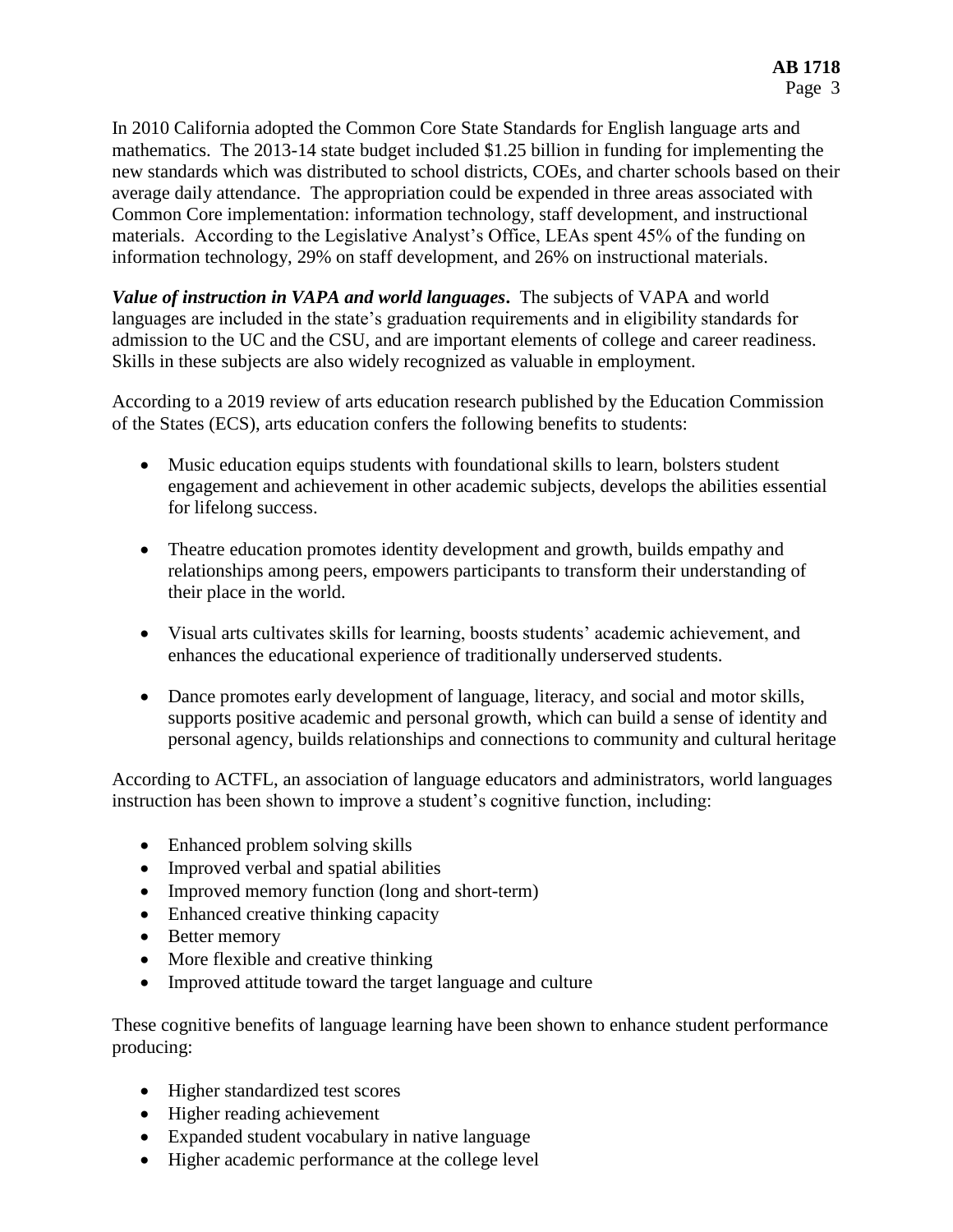The World Languages Framework for California Public Schools, adopted by the SBE in 2020, notes that:

California world languages education prepares all students to compete in a global marketplace, to pursue their dreams and ambitions through interaction with people from other cultures, to appreciate or understand their own culture through studying other cultures, and to contribute to the state's economic and social well-being and to increase intercultural appreciation and global competence in California and the world.

California students who have the opportunity to learn more than one language are able to increase their overall literacy (listening/viewing, reading/writing, and speaking/signing), thus learning transferrable skills that build their communicative, cultural and intercultural proficiency in English and other languages.

*Governor's Budget proposes funding for arts education in afterschool programs.* The Governor's proposed budget for 2022-23 would allocate \$937 million for infrastructure, equipment and arts and music programming and education in the Expanded Learning Opportunity Program (ELOP). The proposal would require that at least 75% of this funding be spent to incorporate or supplement funding for arts education programs through this program.

*Arguments in support.* The California Language Teachers Association states, "California and our country need citizens who are highly skilled in business, industry, healthcare, education, and technology and who are also linguistically and culturally competent. In order to accomplish this, California students need teachers who are equipped to affirm their students' languages, cultural identities, strengths, and values. Teachers need to be supported to effectively implement our new World Languages Standards and Framework in order to make this a reality.

Although the World Languages Standards and Framework were adopted in 2019 and 2020 respectively, very little widespread professional development has occurred at the county, district or school level. Teachers have not had access to high quality, sustained professional learning to help them translate the standards and framework to classroom practice, and this bill would begin to rectify that situation."

*Related legislation.* AB 2862 (O'Donnell), Chapter 672, Statutes of 2016, authorized the SPI, in consultation with the IQC, to recommend to the SBE revisions to the VAPA standards and requires the SBE to adopt, reject, or modify any revisions by January 31, 2019.

AB 37 (O'Donnell), Chapter 102, Statutes of 2017, requires the SPI, in consultation with the IQC, to recommend visual and performing arts content standards in the subject of media arts to the SBE for action by January 31, 2019.

AB 2290 (Santiago), Chapter 643, Statutes of 2016, authorized the SPI to recommend to the SBE modifications to the content standards in world languages, and authorizes the SBE to adopt, reject, or modify the modified standards by July 30, 2018.

SB 933 (Allen) of the 2017-2018 Session would have established the Arts for Every Student Incentive Grant Program, to be administered by the CDE, to encourage and maintain the delivery of high-quality VAPA education programs. This bill was vetoed by Governor Brown, who wrote: